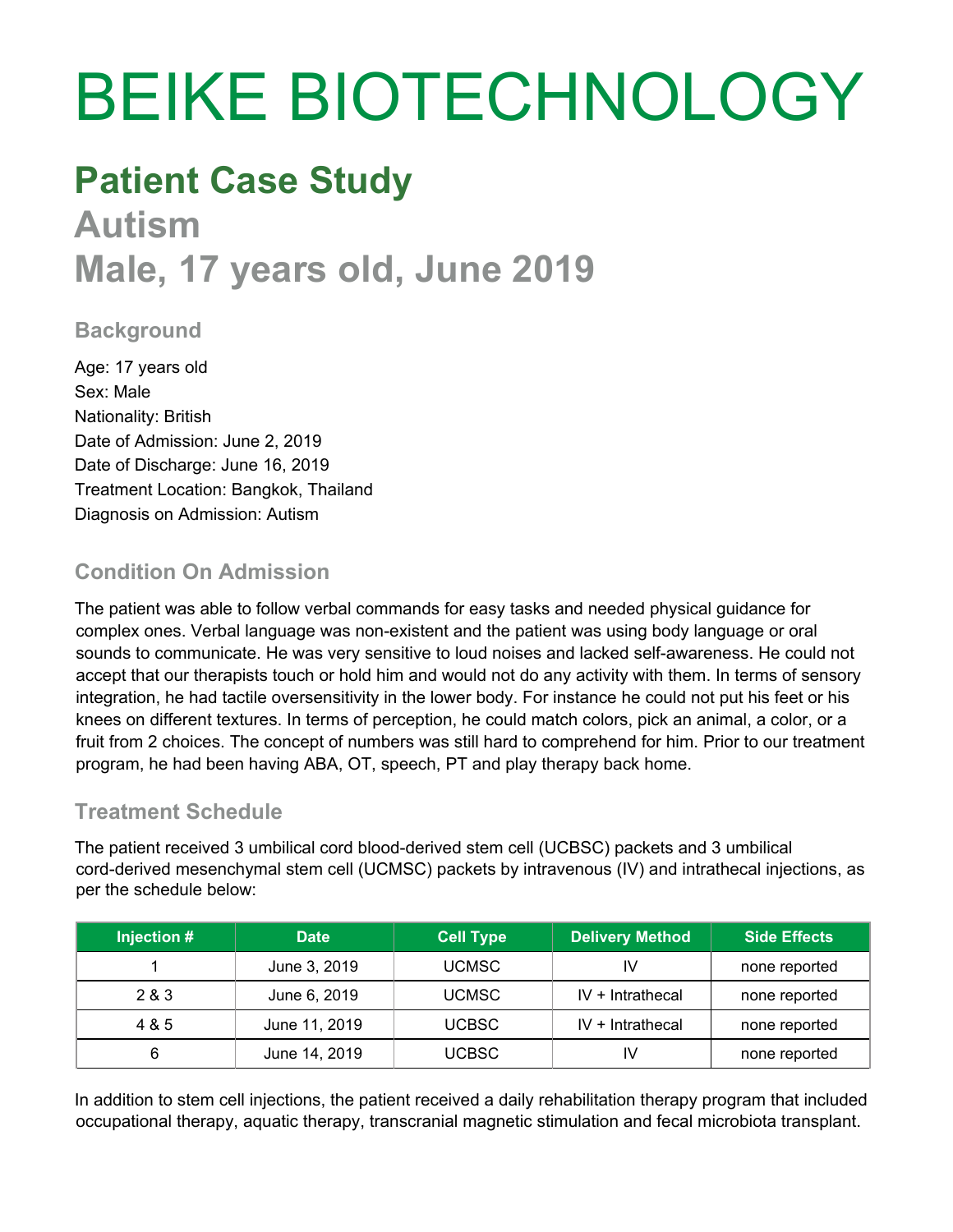# **Condition On Discharge**

After completing our therapeutic program, the patient's trust and social abilities improved and he was participating more with the therapists. His sensory integration has improved as well and he has started placing his feet and his knees on a puzzle during activities. Regarding his eating pattern, the patient's mother reported that he has just started eating new foods, such as rice, crackers, banana, pasta, carrots, and a variety of green vegetables. This shows that his oral tactile sense has gradually improved. Cognition and communication-wise, he could now follow 2 step-commands better (restricted to one easy step command prior to starting the treatment). Finally, the patient started to understand the concept of numbers; He could for instance conclude and answer a question such as "How many?" (limited to numbers from 1 to 5). Sometimes, he imitated the therapist's voice with very light sounds of numbers and easy words, such as, "one", "fo", "fa", "yeh".

#### **Follow Up Information**

**Condition 3 months after treatment:** At the 3 month follow up point the patient's mother evaluated the improvements made as "moderate". She thought that the patient's quality of life had moderately improved and she mentioned: "The improvements have reached their peak and are stable" .

| <b>Symptom</b>                    | <b>Parents' Assessment of Improvement</b> |  |
|-----------------------------------|-------------------------------------------|--|
| Anxiety or fearfulness            | Small improvement                         |  |
| Appropriate facial expressions    | Moderate improvement                      |  |
| Asking questions                  | Small improvement                         |  |
| Aware of danger                   | No improvement                            |  |
| Aware of environment              | Small improvement                         |  |
| Comfortable with physical contact | Moderate improvement                      |  |
| Concentration                     | Moderate improvement                      |  |
| Cooperation with others           | Moderate improvement                      |  |
| Dressing himself/herself          | Significant improvement                   |  |
| Expressing own needs              | Small improvement                         |  |
| Fixation on objects or subjects   | Small improvement                         |  |
| General conversation              | Small improvement                         |  |
| General mood                      | Small improvement                         |  |
| Hyperactivity                     | Small improvement                         |  |
| Interaction with others           | Moderate improvement                      |  |
| Interest in others                | Small improvement                         |  |
| Limited diet                      | Significant improvement                   |  |
| Over/under eating                 | Significant improvement                   |  |

Please see an excerpt from the patient's mother's 3 month assessment below: